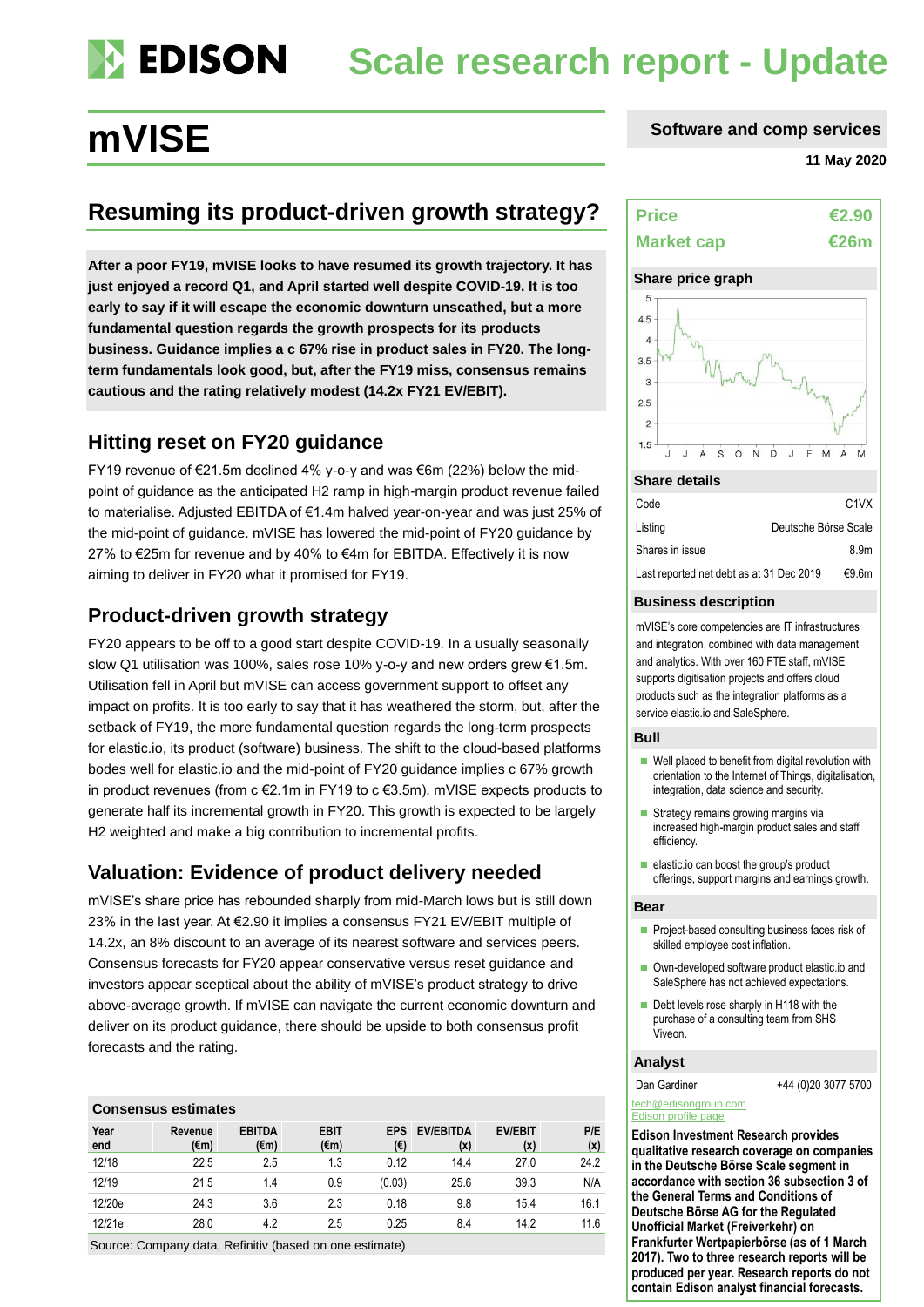

## **FY19: A largely product-driven miss**

Financial performance in FY19 ultimately fell a long way short of guidance. FY19 revenue of €21.5m declined 4% y-o-y and was €6m (22%) below the mid-point of guidance. In our November note [Is an H2 catalyst coming?](https://www.edisongroup.com/publication/is-an-h2-catalyst-coming-2/25509/) we highlighted that following a lacklustre performance from the services business (the bulk of mVISE's sales) in H119, product sales needed to accelerate sharply in H219 to avoid missing guidance. Product revenue is tougher to forecast than services, but the shortfall was large: the mid-point of FY19 guidance implied c €5.0m in product sales and the company delivered €2.1m. A further large white-label deal for elastic.io failed to materialise and revenue from SaleSphere was just €0.2m.

The product revenue shortfall had a knock-on impact on profits. mVISE's products may account for a small proportion of sales (just 10% in FY19) but they are high margin (we assume at least 50% at the EBITDA level) and hence the c  $\epsilon$ 3m revenue miss could potentially have at least a  $\epsilon$ 1.5m impact on EBITDA. The mid-point of FY19 guidance implied adjusted EBITDA of €5m and mVISE delivered adjusted EBITDA of €1.4m.

As a consequence of the product revenue shortfall in FY19, mVISE lowered the mid-point of FY20 guidance by 27% for revenue (from €34m to €25m) and by 40% for EBITDA (from €6.5m to €4m). Effectively mVISE is aiming to deliver the profits it guided to in FY19 in FY20.





**Exhibit 2: mVISE EBITDA progression vs current guidance and consensus estimates**



Source: Refinitiv (based on one estimate), mVISE accounts Source: Refinitiv (based on one estimate), mVISE accounts

## **A good start in 2020 despite COVID-19**

Q1 is typically a seasonally slow period yet utilisation in the services business was almost 100%, sales rose 10% y-o-y and new orders increased €1.5m. COVID-19 appears to have had a relatively modest impact on mVISE so far. Operationally the business (which has c 160 employees) has adapted relatively smoothly to working from home. Utilisation fell slightly in April but is only back to normal levels and the company is able to access government support to address any impact on profits.

However, it is too early to say that mVISE has weathered the storm. The company has visibility on most of its projects until the end of Q2. Government restrictions on movement are easing but demand in the transport and retail sectors may remain muted for some time. While the company does have significant business in relatively unaffected segments like telecommunications and technology, it also has customers in transport (BMW and Lufthansa) and retail (Media Saturn). It is difficult to imagine that activity in these segments will not be affected in some way. However, it is equally possible that the disruption caused by the current crisis could catalyse and ultimately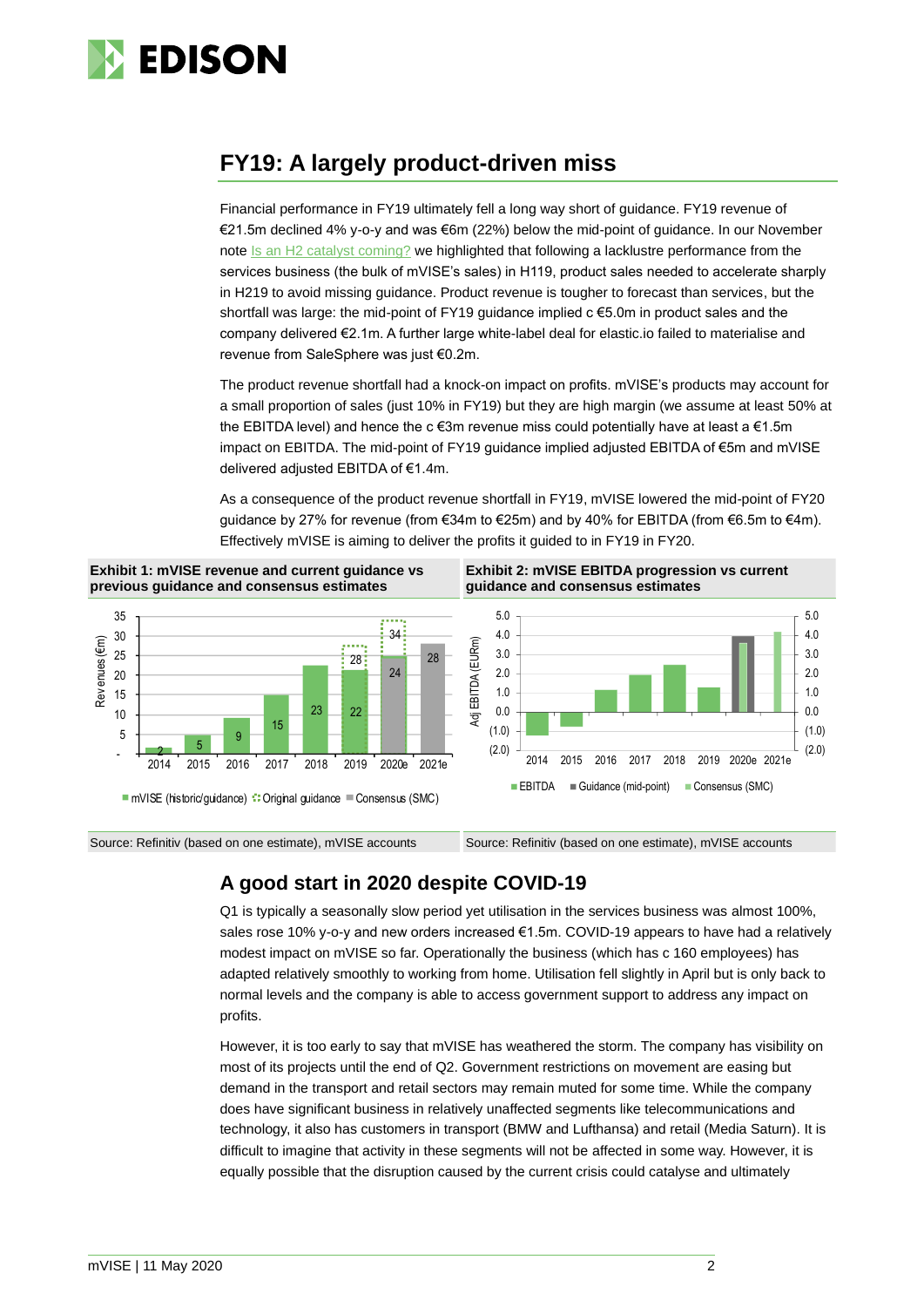

accelerate the shift to cloud-based, big data-driven platforms. It is simply too early to understand the net effect in either the near or long term.

## **Is the product-driven growth strategy intact?**

Setting aside the uncertainties surrounding the COVID-19 downturn, in our view the more fundamental question is what the long-term prospects for mVISE's custom software products (elastic.io and SaleSphere) are. These products were at the heart of its 2018+ strategy, a threeyear plan to drive revenue growth and expand margins. Guidance set out at the time anticipated product sales rising from just 5% of the mix to 30% by FY20 and, due to their higher margin, raising overall EBITDA margins to c 19%. Following the set-back in FY19, expectations of product sales in FY20 have been scaled back significantly. Product sales now are guided to be c €3.5m (c 14% of total sales), about a third of the original expectations.

elastic.io aims to provide integration platform as a service (iPaaS) to companies looking to integrate and sync their 'on-premise' and cloud-based software solutions. Its growth is supported by favourable long-term market trends in our view. As companies look to exploit the convenience, flexibility and lower cost of cloud solutions, the need for platforms that can address the integration challenges increases. mVISE currently markets elastic.io through multiple white-label partners (Magic Software and Deutsche Telekom are the most significant) and has continued to invest to improve the product.

While the long-term demand picture is healthy, forward visibility remains low. Agreements with Deutsche Telekom and AppDirect are now a year old and it is clear that sell through has been slower than anticipated. Nevertheless, the company believes there are opportunities to extend both its roster of white-label partners and its current deal with Magic Software (originally signed in 2018).

SaleSphere is a software solution that aims to digitalise in-store sales processes by bringing in data from the customer relationship management, product information management and enterprise resource planning systems. mVISE remains confident in its long-term prospects despite a poor FY19 (revenue of €0.2m).

Consensus appears to be anticipating 13% revenue growth in FY20 (below 15%, which is the midpoint of the updated guidance range) accelerating to 15% in FY21. Given the high margin of product revenue, if mVISE can navigate the current economic downturn and meet its product revenue guidance there should be upside to consensus profit estimates.

## **Valuation**

We provide an indicative valuation of mVISE by deriving a composite multiple from its nearest listed consulting and software peers. With year-end FY19 net debt of €9.6m accounting for nearly 30% of EV, the capital structure makes its P/E multiple look artificially low and skews comparisons with its nearest peers. Applying a peer group average FY21 EV/EBIT multiple of 15.5x to consensus estimates suggests a €3.4 per share valuation, 17% upside to the current price. Software companies tend to be more highly rated than services businesses. If mVISE can deliver the product (software) growth it is aiming for, arguably there is scope for the multiple to expand.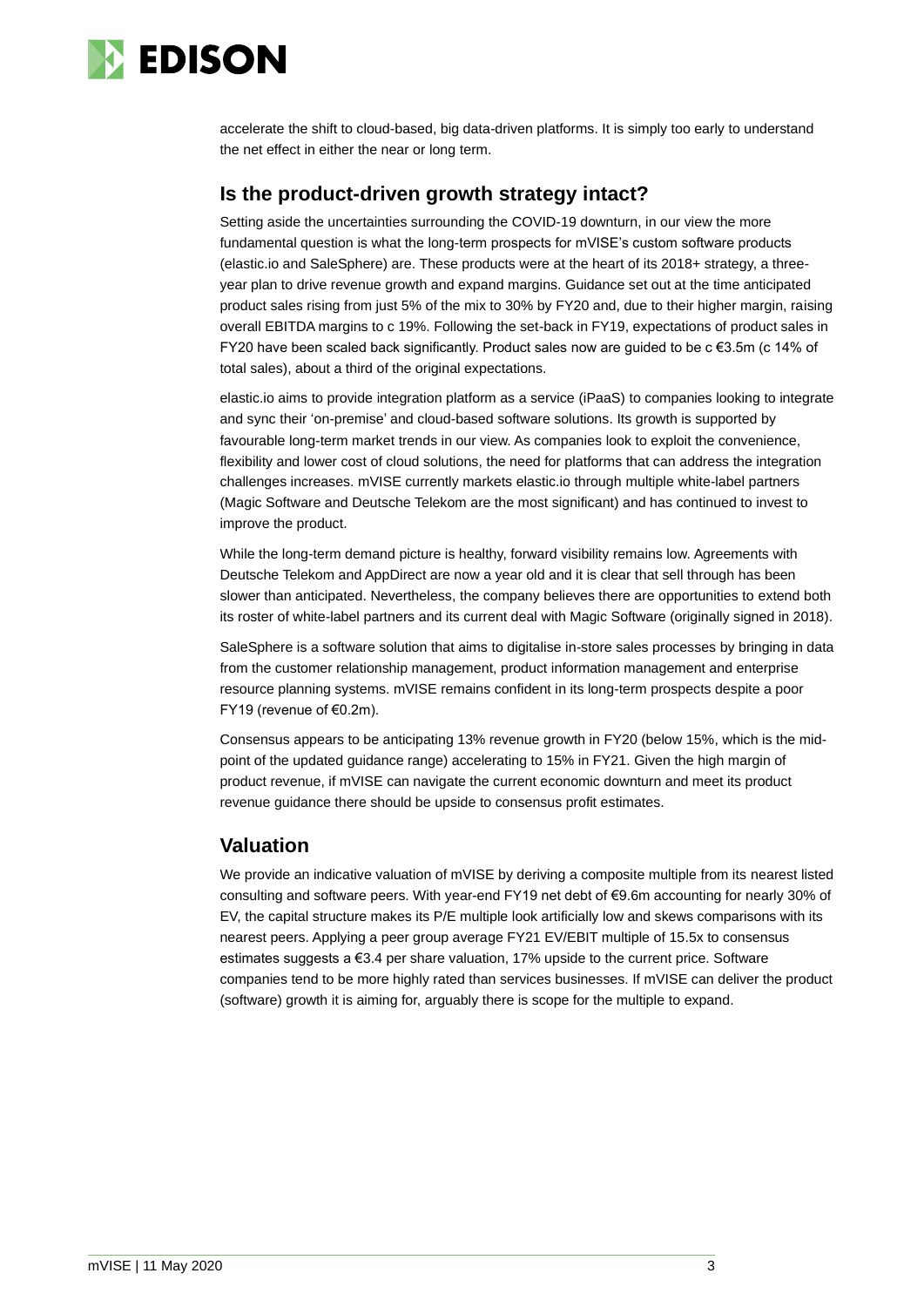

#### **General disclaimer and copyright**

**Accuracy of content:** All information used in the publication of this report has been compiled from publicly available sources that are believed to be reliable, however we do not guarantee the accuracy or completeness of this report and have not sought for this information to be independently verified. Opinions contained in this report represent those of the Edison analyst at the time of publication. Forward-looking information or statements in this report contain information that is based on assumptions, forecasts of future results, estimates of amounts not yet determinable, and therefore involve known and unknown risks, uncertainties and other factors which may cause the actual results, performance or achievements of their subject matter to be materially different from current expectations.

**Exclusion of Liability:** To the fullest extent allowed by law, Edison shall not be liable for any direct, indirect or consequential losses, loss of profits, damages, costs or expenses incurred or suffered by you arising out or in connection with the access to, use of or reliance on any information contained on this note.

**No personalised advice:** The information that we provide should not be construed in any manner whatsoever as, personalised advice. Also, the information provided by us should not be construed by any subscriber or prospective subscriber as Edison's solicitation to effect, or attempt to effect, any transaction in a security. The securities described in the report may not be eligible for sale in all jurisdictions or to certain categories of investors.

**Investment in securities mentioned:** Edison has a restrictive policy relating to personal dealing and conflicts of interest. Edison Group does not conduct any investment business and, accordingly, does not itself hold any positions in the securities mentioned in this report. However, the respective directors, officers, employees and contractors of Edison may have a position in any or related securities mentioned in this report, subject to Edison's policies on personal dealing and conflicts of interest.

**Copyright:** Copyright 2020 Edison Investment Research Limited (Edison). All rights reserved FTSE International Limited ("FTSE") © FTSE 2020. "FTSE®" is a trade mark of the London Stock Exchange Group companies and is used by FTSE International Limited under license. All rights in the FTSE indices and/or FTSE ratings vest in FTSE and/or its licensors. Neither FTSE nor its licensors accept any liability for any errors or omissions in the FTSE indices and/or FTSE ratings or underlying data. No further distribution of FTSE Data is permitted without FTSE's express written consent.

#### **Australia**

Edison Investment Research Pty Ltd (Edison AU) is the Australian subsidiary of Edison. Edison AU is a Corporate Authorised Representative (1252501) of Myonlineadvisers Pty Ltd who holds an Australian Financial Services Licence (Number: 427484). This research is issued in Australia by Edison AU and any access to it, is intended only for "wholesale clients" within the meaning of the Corporations Act 2001 of Australia. Any advice given by Edison AU is general advice only and does not take into account your personal circumstances, needs or objectives. You should, before acting on this advice, consider the appropriateness of the advice, having regard to your objectives, financial situation and needs. If our advice relates to the acquisition, or possible acquisition, of a particular financial product you should read any relevant Product Disclosure Statement or like instrument.

#### **New Zealand**

The research in this document is intended for New Zealand resident professional financial advisers or brokers (for use in their roles as financial advisers or brokers) and habitual investors who are "wholesale clients" for the purpose of the Financial Advisers Act 2008 (FAA) (as described in sections 5(c) (1)(a), (b) and (c) of the FAA). This is not a solicitation or inducement to buy, sell, subscribe, or underwrite any securities mentioned or in the topic of this document. For the purpose of the FAA, the content of this report is of a general nature, is intended as a source of general information only and is not intended to constitute a recommendation or opinion in relation to acquiring or disposing (including refraining from acquiring or disposing) of securities. The distribution of this document is not a "personalised service" and, to the extent that it contains any financial advice, is intended only as a "class service" provided by Edison within the meaning of the FAA (i.e. without taking into account the particular financial situation or goals of any person). As such, it should not be relied upon in making an investment decision.

#### **United Kingdom**

Neither this document and associated email (together, the "Communication") constitutes or form part of any offer for sale or subscription of, or solicitation of any offer to buy or subscribe for, any securities, nor shall it or any part of it form the basis of, or be relied on in connection with, any contract or commitment whatsoever. Any decision to purchase shares in